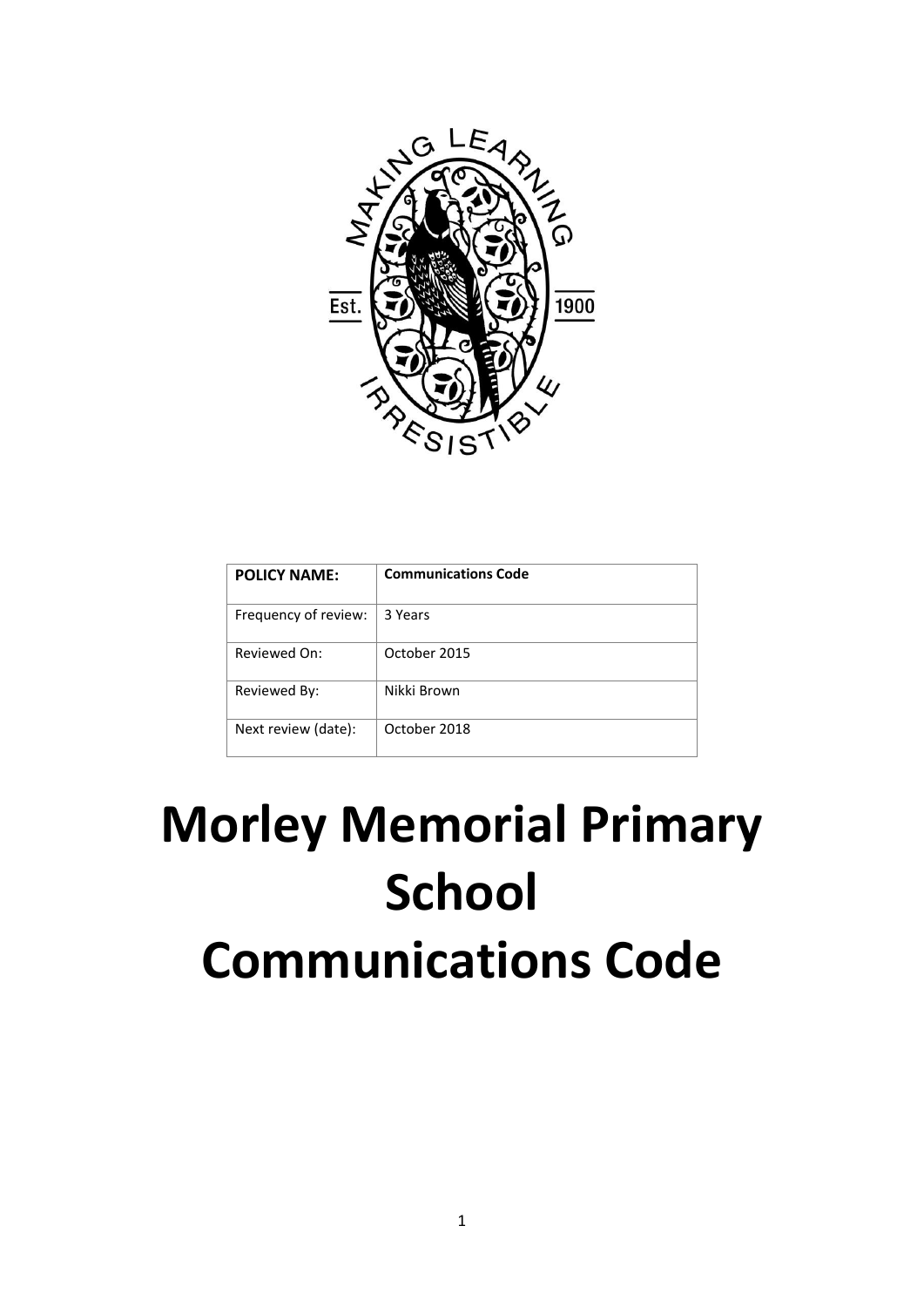The aim of this code is to foster good communications between parents/carers and the school.

#### **Introduction**

The school always welcomes contact with parents/carers because this fosters mutual understanding and support which has a positive effect on children's performance and their attitudes to learning.

The school wants to ensure that parents/carers always have an appropriate and helpful response to their communications. However, unlike some businesses and other occupations, the professional duties of staff can make it difficult for them to speak or meet with parents/carers during the school day.

Due to teaching commitments, staff will typically be unavailable between 8.55 am and 3.30 pm each day. There are also other times outside these hours when they attend meetings. The important business of working with and responding to parents/carers must be managed within this context.

Teachers welcome brief messages from parents/carers when they are collecting or bringing in their children from the playground.

#### **Principles for responding to parents/carers**

In order to achieve the most effective balance for children, parents/carers and teachers, have always followed the following principles:

- welcoming contact from parents/carers;
- responding as quickly and fully as possible to parents/carers;
- involving parents/carers in our work with children;
- sharing information as often and as fully as possible with parents/carers.

When correspondence is made to an individual parent/carer on an important matter, the letter will be sent by Parentmail, post or handed directly to the parent/carer to ensure confidentiality and security. On some occasions it may be appropriate for the school to contact parents/carers by e-mail. For day to day or routine matters correspondence will be sent via Parentmail. The school will refer breaches of the communications code to the Chair of Governors.

#### **Guidelines on responding to parents/carers**

It may be helpful for parents/carers to know how they can expect their telephone calls, letters, emails and requests for meetings with the school to be dealt with. The following guidelines show how we aim to respond to parents/carers.

# **Telephone Calls**

 **Messages**: All telephone calls are received through the main office. A message will be taken and sent to the relevant person as soon as possible. Staff will normally take details of the caller's name and telephone number and purpose in calling. The person concerned will try to respond as soon as possible and by the end of their next working school day if possible. (Please be aware that many staff work part-time and will only be available to respond upon their return to work) The school's telephone number is 01223 508 786.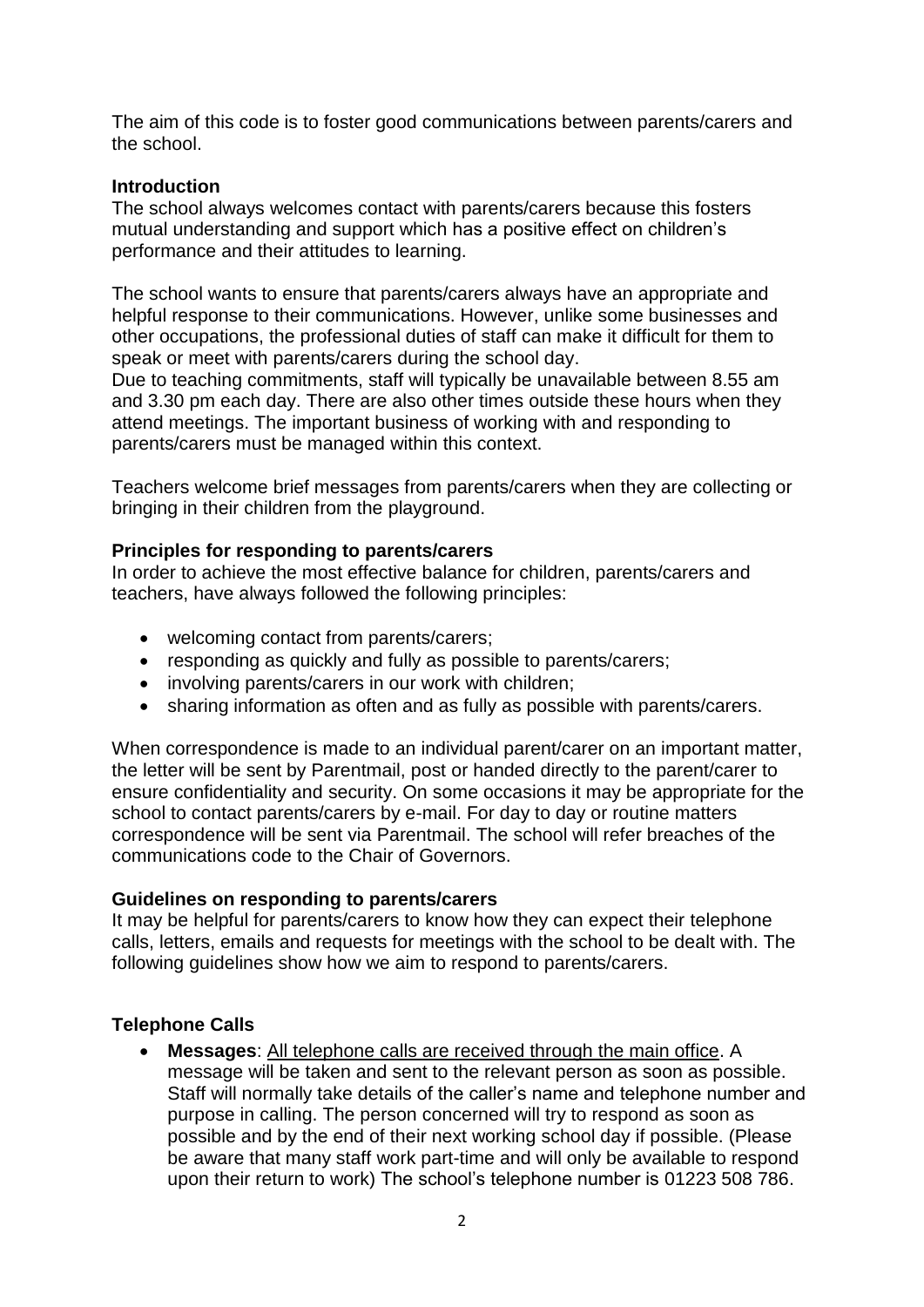- **Urgent calls**: The call will be put through to the most appropriate or available senior member of staff if possible or a message will be taken.
- **Messages for pupils**: Messages for children will be taken by a member of staff and passed on as soon as possible.
- **Busy times**: The office is busy between 8.45 am and 9.15 am in the morning and 3.00 pm and 3.30 pm in the afternoon. At these times and at other times, calls may be recorded on an answer machine. This is checked regularly and if a message is left, it will be passed on.
- **Telephone calls made at arranged times**: If teachers have arranged with parents/carers for them to receive calls at particular times of the school day, those teachers will try to ensure that they are available. Should other commitments or events make this impossible, a staff member will take a message and the person concerned will try to call back the same day.

# **Letters and emails**

- All correspondence should be directed to the school office. If the correspondence is for a particular member of staff please indicate this in the subject title.
- The school will always try to **acknowledge** letters and emails received from parents/carers within five working days during term time. The school email is office@morley.cambs.sch.uk The postal address is 91 Blinco Grove, Cambridge CB1 7TX
- If more time is required to provide a fuller response or to arrange a meeting, staff will try to include in the acknowledgement details of when these will happen.
- Staff will try to respond to the most pressing concerns of parents/carers as quickly as possible. It is our intention to try to **respond** to any letter or email as soon as we can and within ten working days within term time. If there is likely to be a delay we will let you know the reasons why.

# **Complaints**

Most issues can be resolved quickly and informally, usually by speaking to the class teacher. If following this your concern is ongoing or remains unresolved then parents can access our Complaints Policy on the school website which details how to make a complaint and how we respond. We will investigate a complaint and aim to respond with ten working school days. If we cannot provide a full response within ten working school days then we will write to you explaining this and giving a date by which we will endeavour to provide a full response. For further information please see our Complaints Policy available on the school website.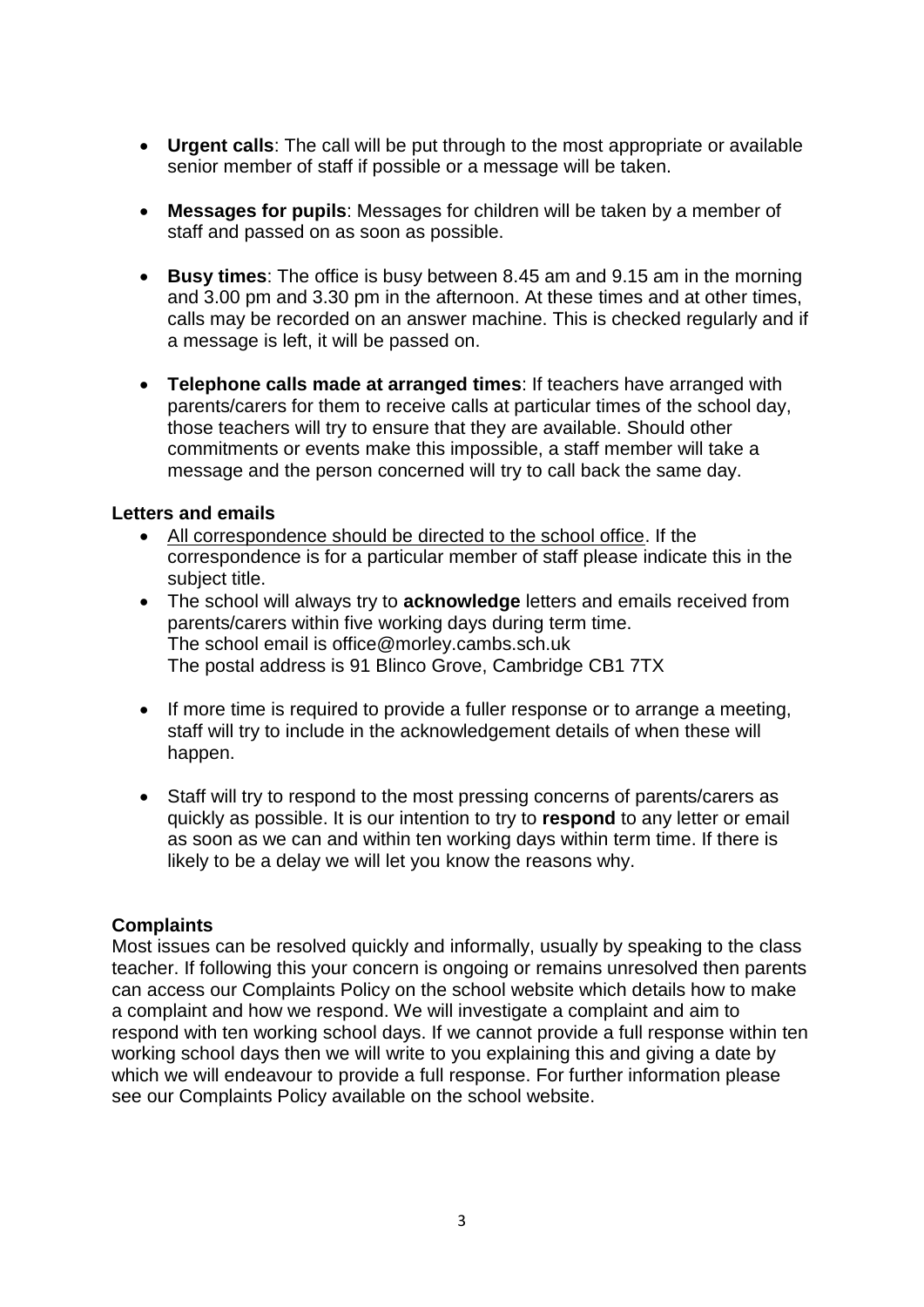# **Meetings**

Where situations are more complex, a face-to-face meeting is preferable to a letter or phone call and this will be arranged at the earliest convenience for parents/carers and staff.

# **Meetings with class teachers**

The class teacher is the first point of contact for any concerns about a child. Teachers are not available between 8.30 am and 3.15 pm but mutually agreed appointments can be made outside these times either through the office.

Depending on the nature of the situation, a meeting may include more senior member of staff:

- Inclusion Coordinator/ SENCO
- Deputy Headteacher
- Headteacher
- Education Officer
- Other agencies e.g. Locality Team, School Nurse, Health worker

A record may be kept and notes shared with all parties where appropriate. Parents/carers will only be invited to discuss their own children. Staff will not talk about other children in front of other parents/carers. All meetings and discussions are confidential between the staff involved and the parents/carers and parties should not divulge information to others without the agreement of parents/carers and the school.

# **E- Mails**

The school has a system of sending all standard forms of communication home to parents/carers who have requested it via Parentmail unless otherwise requested. Parents/carers must ensure that the school office is informed of any changes to email addresses.

# **Website**

The school seeks to put as much information as possible on its website. Most general information that parents/carers would seek can be readily found at: [www.morley.cambs.sch.uk](http://www.morley.cambs.sch.uk/)

Parents/carers are encouraged look at the website on a regular basis.

# **Protocol for Communications**

The school undertakes to treat all communications with parents/carers with courtesy. It expects to receive the same in return. Where communication is courteous and reasonable both parties will work towards identifying and resolving problems quickly and efficiently. Where difficulties cannot be resolved, team leaders and/or the Headteacher or Deputy Headteacher may be involved. An Education Officer or other agencies will be invited in situations which are particularly complex, and in an effort to move forward.

The school reserves the right to take appropriate action if communications are discourteous, unreasonable or threatening or if aggressive behaviour from any party occurs on school premises.